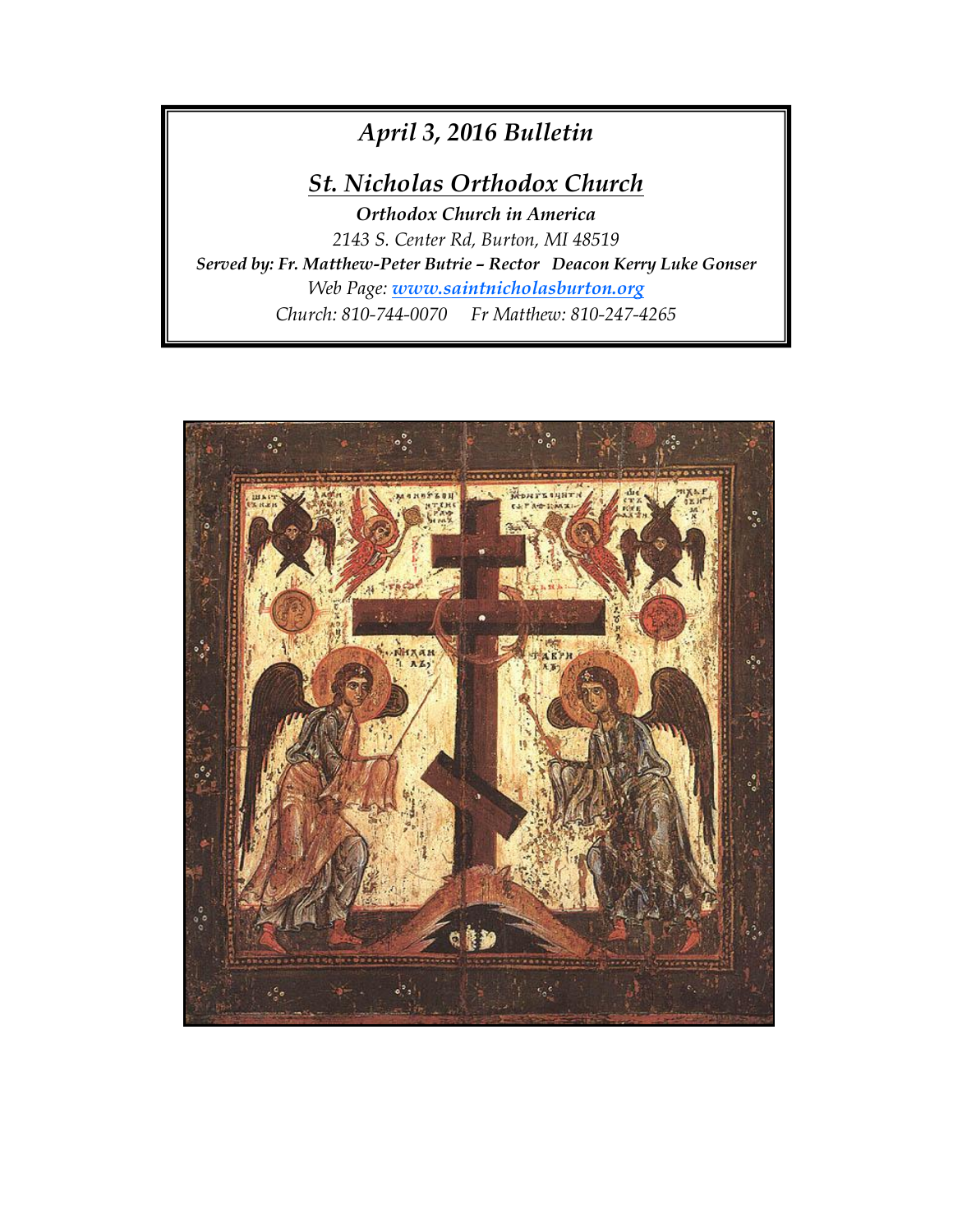**SUNDAY, APRIL 3, 2016 THIRD SUNDAY OF LENT** — **Tone 3. Veneration of the Cross. Ven. Nicetas the Confessor, Abbot of Medikion (824). Virgin Martyr Theodosia of Tyre, and Martyr Irene (307-308). St. Illyricus of Mt. Myrsinon in the Peloponnesus. Martyrs Elpidephorus, Dius, Bithonius and Galycus. Icon of the Most-holy Theotokos "THE UNFADING BLOOM".**

#### **FIRST ANTIPHON**

The light of Thy countenance, O Lord, hath been signed upon us. **Through the prayers of the Theotokos, O Savior, save us!**

Thou hast given a sign unto them that fear Thee, that they may flee from before the face of the bow. **Through the prayers of the Theotokos, O Savior, save us!**

Thou hast ascended on high, Thou didst lead captivity captive. **Through the prayers of the Theotokos, O Savior, save us!**

Thou hast given an inheritance to them that fear Thy Name. **Through the prayers of the Theotokos, O Savior, save us!**

Glory to the Father, and to the Son, and to the Holy Spirit, now and ever and unto ages of ages. Amen. **Through the prayers of the Theotokos, O Savior, save us!**

#### **SECOND ANTIPHON**

All the ends of the earth have seen the salvation of our God.

#### **O Son of God who arose from the dead, save us who sing to Thee: Alleluia!**

Let us worship at the place where his feet have stood. **O Son of God who arose from the dead, save us who sing to Thee: Alleluia!**

The eyes of the Lord are upon them that fear Him, upon them that hope in His mercy. **O Son of God who arose from the dead, save us who sing to Thee: Alleluia!**

God is our King before the ages, He hath wrought salvation in the midst of the earth. **O Son of God who arose from the dead, save us who sing to Thee: Alleluia!**

High above all nations is the Lord; Thou art Lord Most High over all the earth. **O Son of God who arose from the dead, save us who sing to Thee: Alleluia!**

Glory to the Father and to the Son and to the Holy Spirit, now and ever and unto ages of ages. Amen. Onlybegotten Son and immortal Word of God, Who for our salvation didst will to be incarnate of the holy Theotokos and ever-virgin Mary, Who without change became man and wast crucified, Who art one of the Holy Trinity, glorified with the Father and the Holy Spirit: O Christ our God, trampling down death by death, save us!

#### **THIRD ANTIPHON**

**Exalt ye the Lord our God, and worship at the footstool of His feet. (Tone 1)** O Lord, save Thy people, / and bless Thine inheritance! / Grant victories to the Orthodox Christians / over their adversaries; / and by virtue of Thy Cross, // preserve Thy habitation!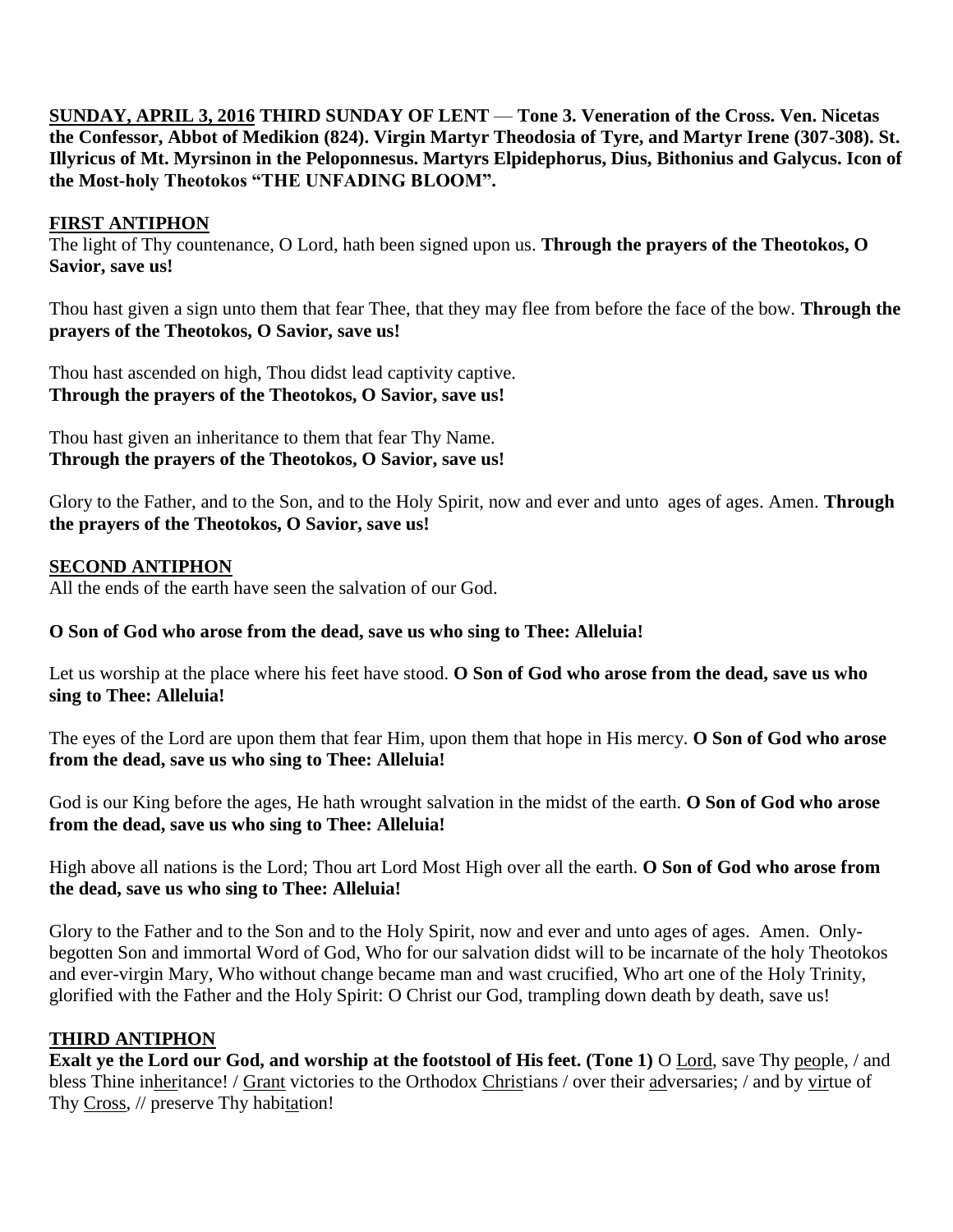#### **O God, save Thy people and bless Thine inheritance.**

**(Tone 1)** O Lord, save Thy people, / and bless Thine inheritance! / Grant victories to the Orthodox Christians / over their adversaries; / and by virtue of Thy Cross, // preserve Thy habitation!

### **Shepherd them and bear them up unto the ages.**

**(Tone 1)** O Lord, save Thy people, / and bless Thine inheritance! / Grant victories to the Orthodox Christians / over their adversaries; / and by virtue of Thy Cross, // preserve Thy habitation!

## **TROPARIA**

**(Tone 3)** Let the heavens rejoice! Let the earth be glad! For the Lord has shown strength with His arm. He has trampled down Death by death. He has become the first-born of the dead. He has delivered us from the depths of Hell, and has granted to the world great mercy.

**(Tone 1)** O Lord, save Thy people, / and bless Thine inheritance! / Grant victories to the Orthodox Christians / over their adversaries; / and by virtue of Thy Cross, // preserve Thy habitation!

**(Tone 4)** In truth you were revealed to your flock as a rule of faith, a model of meekness, and teacher of abstinence, so you won the heights by humility, and riches by poverty, O Holy Father Nicholas, intercede with Christ God to save our souls.

## **KONTAKION**

**(Tone 8)** O victorious leader of triumphant hosts! We, your servants, delivered from evil, sing our grateful thanks to you, O Theotokos! As you possess invincible might set us free from ev'ry calamity so that we may sing: Rejoice, O unwedded Bride!

## **IN PLACE OF THE TRISAGION, WE SING:**

Before Thy Cross, we bow down in worship, O Master, and Thy holy Resurrection, we glorify.

#### *The Prokeimenon in the Sixth Tone:* **O Lord, save Thy people / and bless Thine inheritance.** *v:* **To Thee, O Lord, will I call. O my God, be not silent to me!**

**THE EPISTLE OF THE HOLY APOSTLE PAUL TO THE HEBREWS (4:14-5:6)** Brethren: Since then we have a great high priest who has passed through the heavens, Jesus, the Son of God, let us hold fast our confession. For we have not a high priest who is unable to sympathize with our weaknesses, but one who in every respect has been tempted as we are, yet without sin. Let us then with confidence draw near to the throne of grace, that we may receive mercy and find grace to help in time of need. For every high priest chosen from among men is appointed to act on behalf of men in relation to God, to offer gifts and sacrifices for sins. He can deal gently with the ignorant and wayward, since he himself is beset with weakness. Because of this he is bound to offer sacrifice for his own sins as well as for those of the people. And one does not take the honor upon himself, but he is called by God, just as Aaron was. So also Christ did not exalt himself to be made a high priest, but was appointed by him who said to him, "Thou art my Son, today I have begotten thee"; as he says also in another place, "Thou art a priest for ever, after the order of Melchizedek."

## *Alleluia, Tone 8*

- *v.* **Remember Thy congregation which Thou hast purchased of old.**
- *v.* **God is our King before the ages: He hath wrought** 
	- **salvation in the midst of the earth.**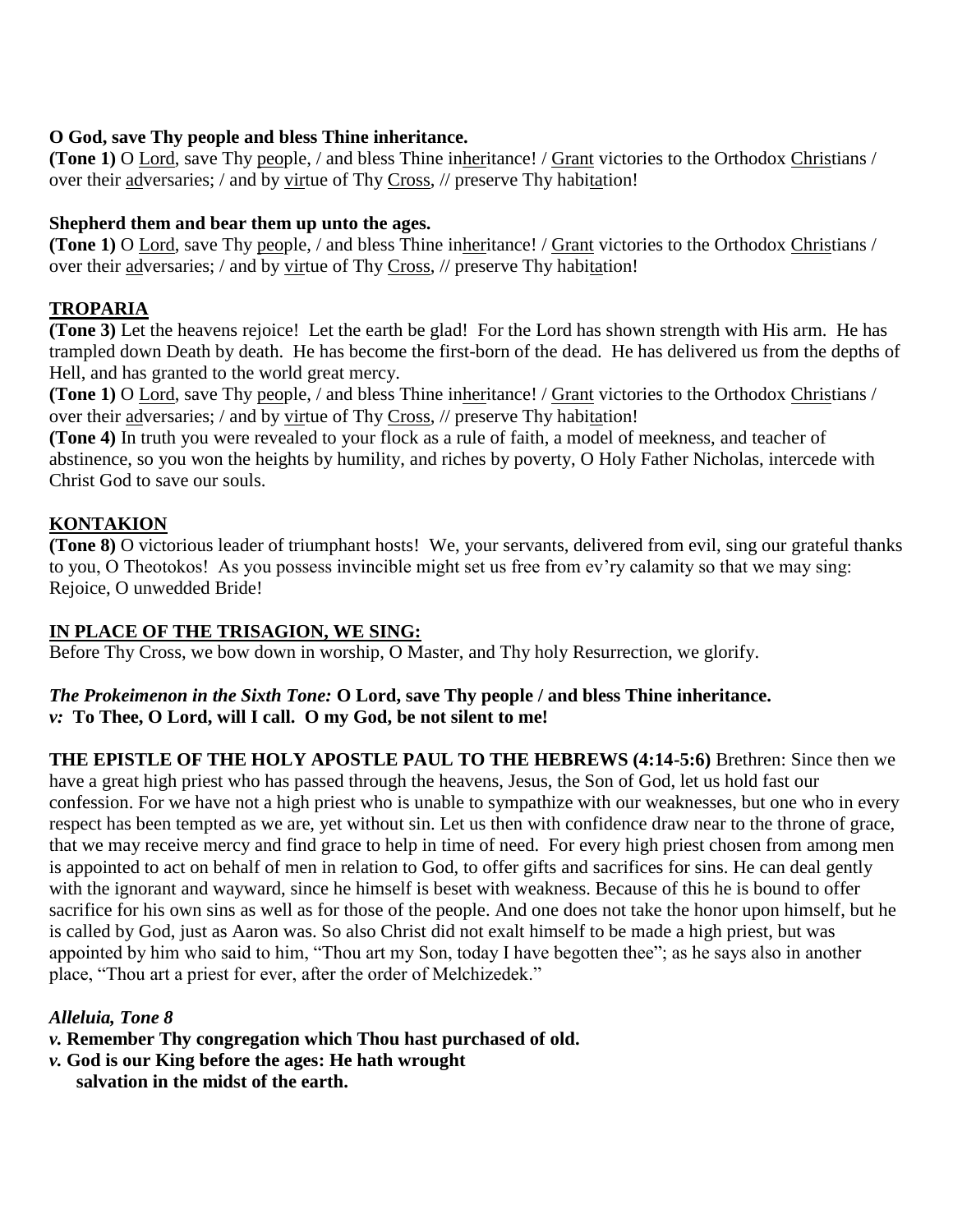**THE HOLY GOSPEL ACCORDING TO SAINT MARK (8:34-9:1)** At that time Jesus called to him the multitude with His disciples, and said to them, "If any man would come after me, let him deny himself and take up his cross and follow me. For whoever would save his life will lose it; and whoever loses his life for my sake and the gospel's will save it. For what does it profit a man, to gain the whole world and forfeit his life? For what can a man give in return for his life? For whoever is ashamed of me and of my words in this adulterous and sinful generation, of him will the Son of man also be ashamed, when he comes in the glory of his Father with the holy angels." And he said to them, "Truly, I say to you, there are some standing here who will not taste death before they see that the kingdom of God has come with power."

**INSTEAD OF "IT IS TRULY MEET ...,":** All of creation rejoices in you, O Full of Grace: the assembly of Angels and the race of men. O sanctified temple and spiritual paradise, the glory of virgins, from whom God was incarnate and became a Child, our God before the ages. He made your body into a throne, and your womb He made more spacious than the heavens. All of creation rejoices in you, O Full of Grace. Glory to you!

**COMMUNION HYMN** The light of Thy countenance is signed upon us, O Lord. Alleluia! Alleluia! Alleluia!

## **INSTEAD OF "WE HAVE SEEN THE TRUE LIGHT":**

**(Tone 1)** O Lord, save Thy people, / and bless Thine inheritance! / Grant victories to the Orthodox Christians / over their adversaries; / and by virtue of Thy Cross, // preserve Thy habitation!

## **The Third Sunday of Great Lent: Sunday of the Veneration of the Holy Cross**

On the Third Sunday of Great and Holy Lent, the Orthodox Church commemorates the Precious and Life-Giving Cross of our Lord and Savior Jesus Christ. Services include a special veneration of the Cross, which prepares the faithful for the commemoration of the Crucifixion during Holy Week.

The commemoration and ceremonies of the Third Sunday of Lent are closely parallel to the feasts of the Veneration of the Cross (September 14) and the Procession of the Cross (August 1). Not only does the Sunday of the Holy Cross prepare us for commemoration of the Crucifixion, but it also reminds us that the whole of Lent is a period when we are crucified with Christ.

As we have "crucified the flesh with its passions and desires" (Galatians 5:24), and will have mortified ourselves during these forty days of the Fast, the precious and life-giving Cross is now placed before us to refresh our souls and encourage us who may be filled with a sense of bitterness, resentment, and depression. The Cross reminds us of the Passion of our Lord, and by presenting to us His example, it encourages us to follow Him in struggle and sacrifice, being refreshed, assured, and comforted. In other words, we must experience what the Lord experienced during His Passion - being humiliated in a shameful manner. The Cross teaches us that through pain and suffering we shall see the fulfillment of our hopes: the heavenly inheritance and eternal glory.

As they who walk on a long and hard way and are bowed down by fatigue find great relief and strengthening under the cool shade of a leafy tree, so do we find comfort, refreshment, and rejuvenation under the Life-giving Cross, which our Fathers "planted" on this Sunday. Thus, we are fortified and enabled to continue our Lenten journey with a light step, rested and encouraged.

Or, as before the arrival of the king, his royal standards, trophies, and emblems of victory come in procession and then the king himself appears in a triumphant parade, jubilant and rejoicing in his victory and filling those under him with joy, so does the Feast of the Cross precede the coming of our King, Jesus Christ. It warns us that He is about to proclaim His victory over death and appear to us in the glory of the Resurrection. His Life-Giving Cross is His royal scepter, and by venerating it we are filled with joy, rendering Him glory. Therefore, we become ready to welcome our King, who shall manifestly triumph over the powers of darkness.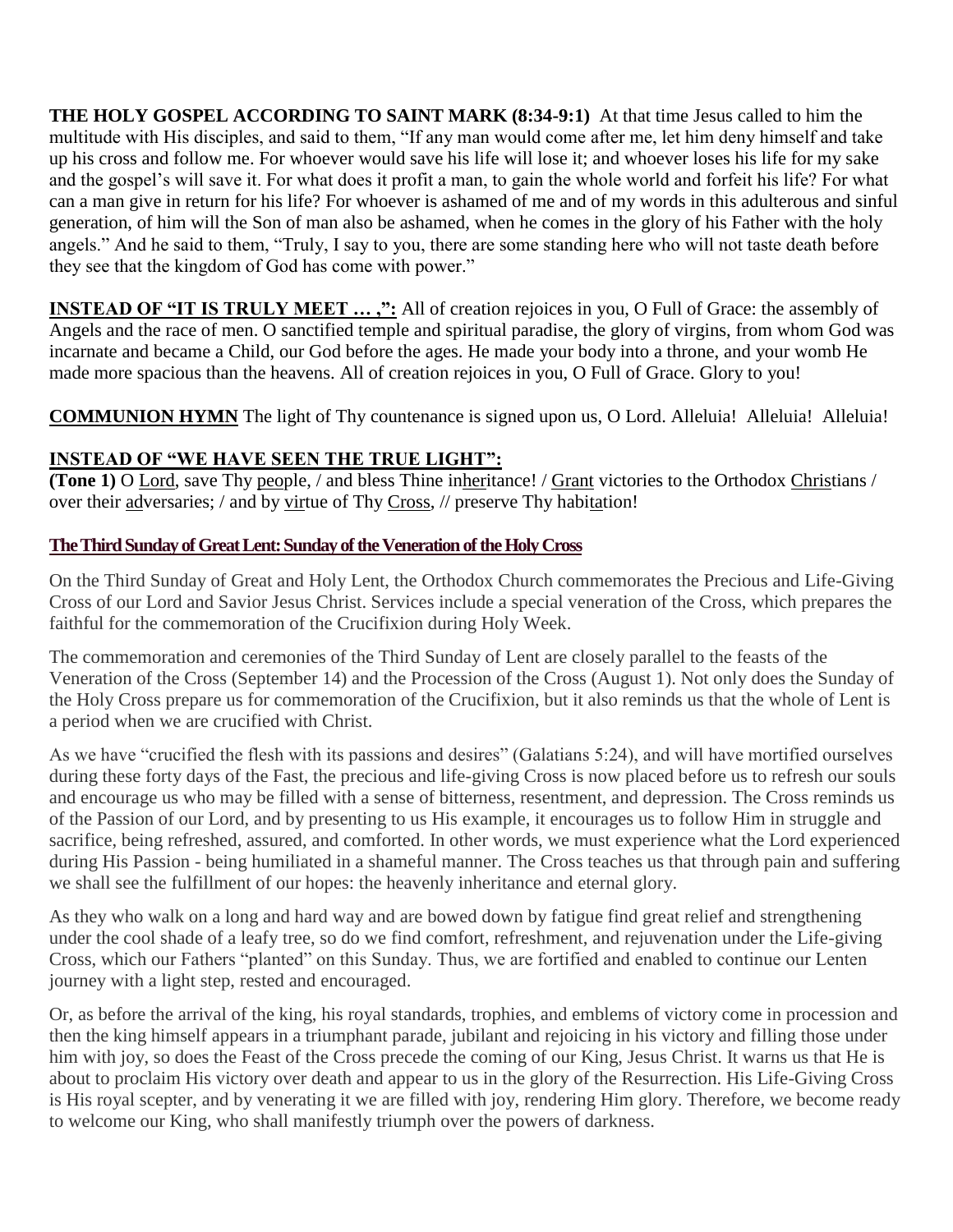The present feast has been placed in the middle of Great Lent for another reason. The Fast can be likened to the spring of Marah whose waters the children of Israel encountered in the wilderness. This water was undrinkable due to its bitterness but became sweet when the Holy Prophet Moses dipped the wood into its depth. Likewise, the wood of the Cross sweetens the days of the Fast, which are bitter and often grievous because of our tears. Yet Christ comforts us during our course through the desert of the Fast, guiding and leading us by His hand to the spiritual Jerusalem on high by the power of His Resurrection.

Moreover, as the Holy Cross is called the Tree of Life, it is placed in the middle of the Fast, as the ancient tree of life was placed in the middle of the garden of Eden. By this, our Holy Fathers wished to remind us of Adam's gluttony as well as the fact that through this Tree has condemnation been abolished. Therefore, if we bind ourselves to the Holy Cross, we shall never encounter death but shall inherit life eternal

April 3, 2016

## બક્ષૂતિ બક્ષૂતિ બક્ષૂતિ બક્ષૂતિ બક્ષૂતિ બક્ષૂતિ બક્ષૂતિ બક્ષૂતિ બક્ષૂતિ બક્ષૂતિ બક્ષૂતિ બક્ષૂતિ બક્ષ

#### **CANDLE INTENTIONS FOR THE HEALTH AND BLESSINGS OF**

| Fr. Joe, Fr. Moses, Fr. Lavrenty, Deacon Anthony, Aaron, Gloria, Laurie, Walt &                                                                                                                                                      |                 |
|--------------------------------------------------------------------------------------------------------------------------------------------------------------------------------------------------------------------------------------|-----------------|
| Zina, Dorothy, Ruth, Jeanette, Reggie, Stojan & Mira, Bosa, Joseph, Helen,                                                                                                                                                           |                 |
|                                                                                                                                                                                                                                      |                 |
|                                                                                                                                                                                                                                      |                 |
|                                                                                                                                                                                                                                      |                 |
|                                                                                                                                                                                                                                      |                 |
|                                                                                                                                                                                                                                      |                 |
|                                                                                                                                                                                                                                      |                 |
|                                                                                                                                                                                                                                      |                 |
|                                                                                                                                                                                                                                      |                 |
|                                                                                                                                                                                                                                      |                 |
|                                                                                                                                                                                                                                      |                 |
| Gloria Zelenko, Anna Branoff, Dennis Perez, Leerese Nicola, Fr. Abraham,                                                                                                                                                             |                 |
|                                                                                                                                                                                                                                      |                 |
|                                                                                                                                                                                                                                      |                 |
|                                                                                                                                                                                                                                      |                 |
|                                                                                                                                                                                                                                      |                 |
| <b>ETERNAL LIGHT</b>                                                                                                                                                                                                                 |                 |
|                                                                                                                                                                                                                                      |                 |
|                                                                                                                                                                                                                                      | Diane & family  |
| CANDLE INTENTIONS FOR ALL THOSE IN BLESSED REPOSE                                                                                                                                                                                    |                 |
|                                                                                                                                                                                                                                      |                 |
| Antonina, Vladimir, Elizaveta, Nikita, Nina, Victor, Vladimir, Nina, Ivan,                                                                                                                                                           |                 |
| Evgenia <u>matematica e contra della contra della contra della contra della contra della contra della contra della contra della contra della contra della contra della contra della contra della contra della contra della contr</u> |                 |
|                                                                                                                                                                                                                                      |                 |
|                                                                                                                                                                                                                                      |                 |
|                                                                                                                                                                                                                                      |                 |
|                                                                                                                                                                                                                                      | & family        |
|                                                                                                                                                                                                                                      | Irina Sivergina |
|                                                                                                                                                                                                                                      |                 |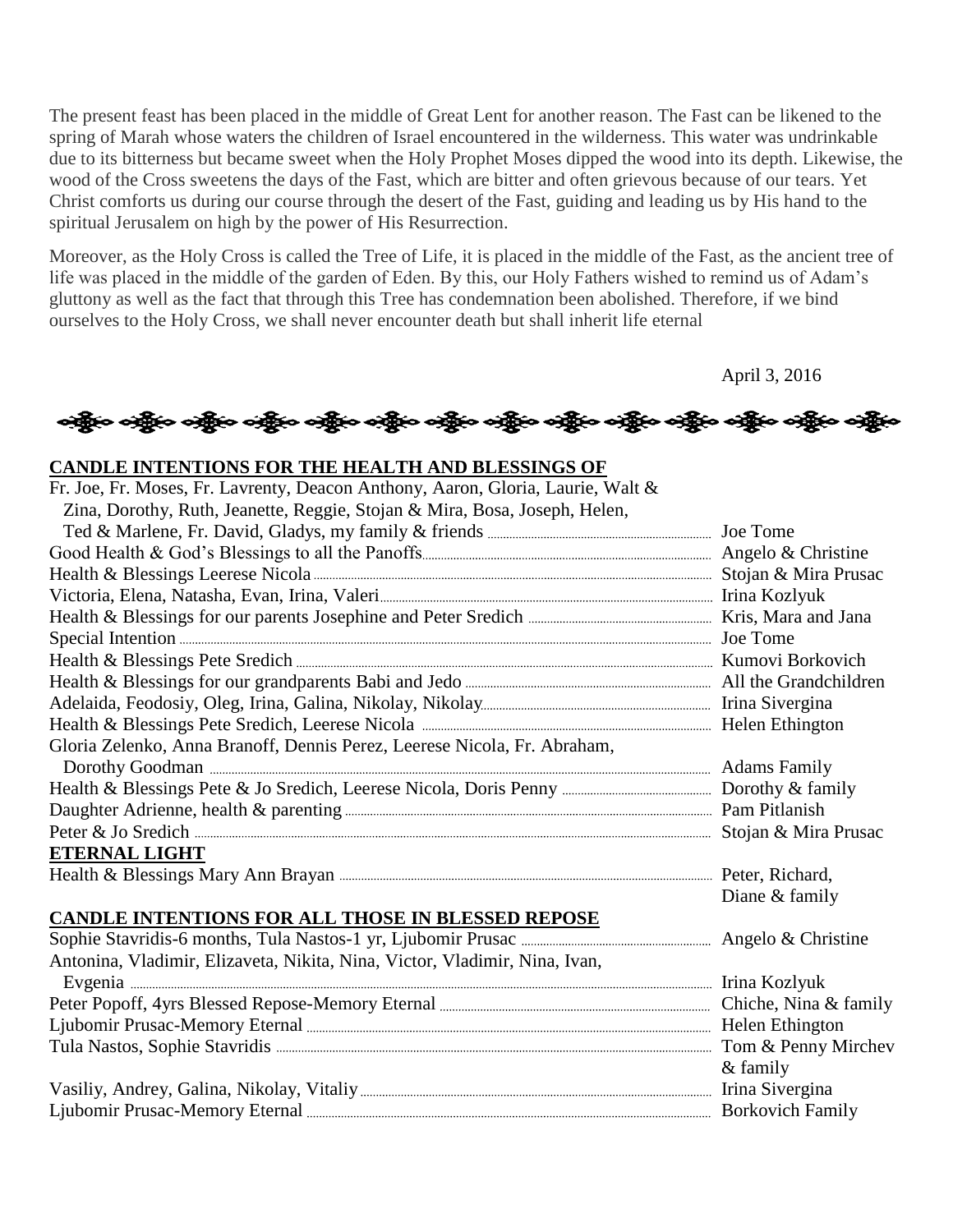|                            | $&$ family |
|----------------------------|------------|
| <b>ETERNAL LIGHT</b>       |            |
|                            |            |
| ETERNAL LIGHT AT THE ALTAR |            |
|                            |            |

## ခရွို့က ခရွိက သန္တို့က ခရွိက သန္တို့က ခရွိက ခရွိက ခရွိက ခရွိက သန္တို့က သန္တို့က ခရွိက ခရွိက ခရွိက

Welcome all of our friends and visitors to St. Nicholas! Please join us for fellowship, coffee and pastries in our parish hall.

There will be no St. Catherine's meeting today.

#### **CHARITY MINISTRIES**

**HOPE IN A BOX** is collecting Deodorant for the month of April. Place the items in the Blue Box in the hall. Catholic Charities Community Closet will distribute the items.

**FOOD DRIVE** Place non-perishable food items in the other blue box in the hall.

#### **NORTH END SOUP KITCHEN We serve on Thursday, April 7 from 9 am to 1 pm.**

**100th ANNIVERSARY BOOKLET AD** forms are available in the parish hall. Also available are sheets that show the exact size of each ad, on the reverse side is the cost per ad size. Ad forms are due back April, 30. If you have any questions please see any member of the anniversary committee; Sharon Jernigan, Dorothy Goodman, Lucy Hogg, Cathy Steiner, Eileen Branoff, Linda Branoff, Paul Brayan or Father Matthew.

**APRIL CHARITY PROJECT** Backpacks for the Homeless. We are in need of the following items to fill the backpacks; Toothbrush and Toothpaste (individually wrapped), Washcloth and Hand towel, Thin Blanket, Deodorant, Disposable Razors, Shaving Cream, Comb and Brush, Bar Soap, Baby Wipes, Snacks ( Granola Bars, Protein Bars, Individual Peanut Butter Snacks, Peanuts, Trail Mix, Etc.) Pad of Paper, Pen or Pencil, Shampoo (not to large), Socks, Small tube of Antibiotic Cream. This is the  $100<sup>th</sup>$  Anniversary event for April.

**PALM SUNDAY BAKE SALE** featuring Sweet Bread, Triangles; Cheese, Leek or Spinach, Piroshki (meat filled), Pierogi (potato filled) and Lamb shaped butter, will be held on Sunday, April 24. The order forms were included in your March bulletin and need to be returned no later than **April, 17**. See any member of St. Catherine's League to place your order or if you have any questions.

**CANDY NEEDED FOR EASTER EGG HUNT** we are in need of **individually wrapped** candy and/or fruit snacks for our Easter Egg Hunt to be held on St. Thomas Sunday, May 8. Now is the time to buy, as the Easter candy is on sale. You may drop the candy off at church during office hours.